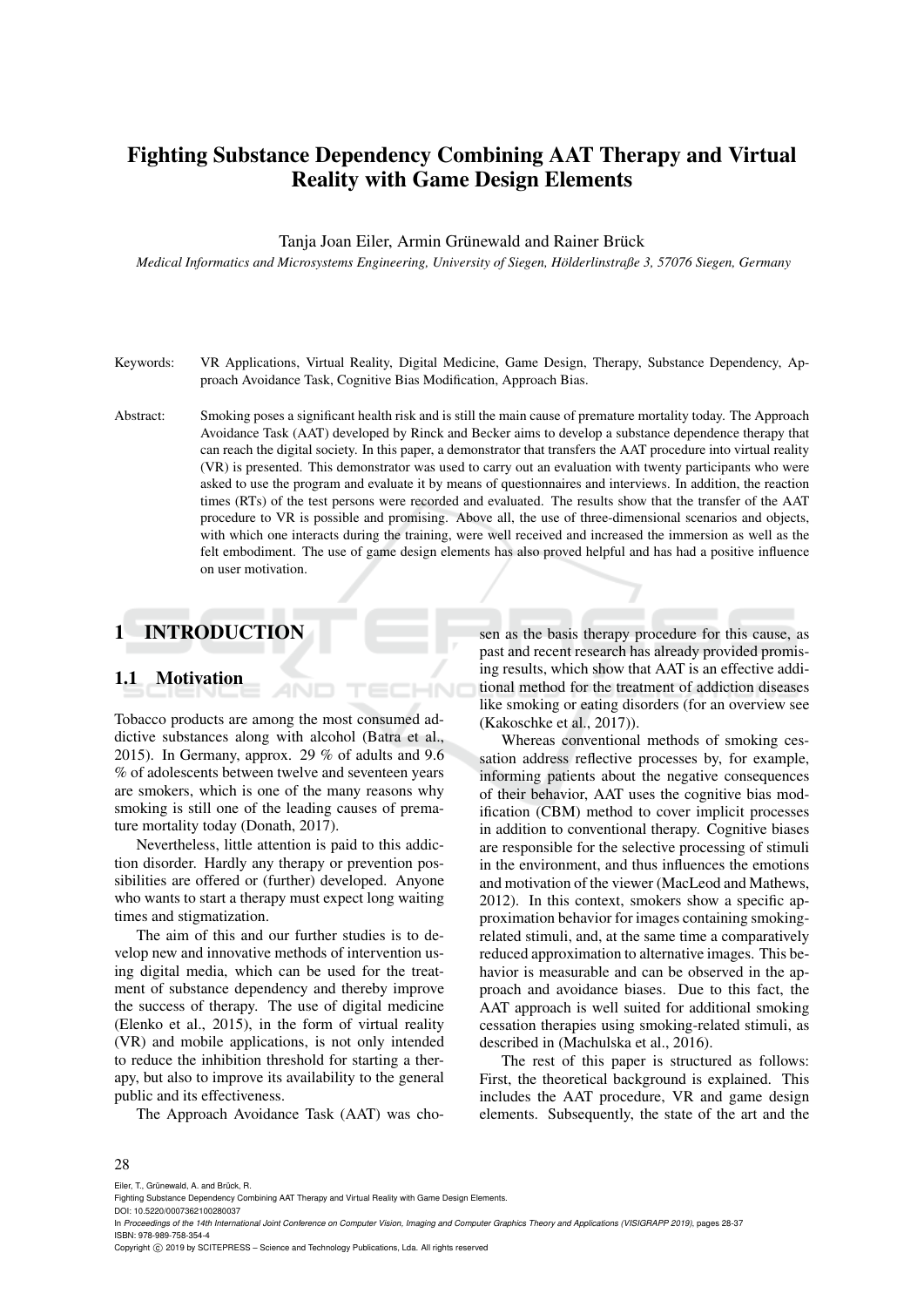background knowledge will be summarized. Then, the concept as well as the game elements used in this application will be presented. The following section describes the implementation itself and the evaluation. Finally, the results are summarized, conclusions will be drawn and an outlook is given.

### 1.2 Theoretical Background

#### 1.2.1 The Approach Avoidance Task (AAT)

The AAT is a psychological procedure based on the hierarchical model of Approach Avoidance Motivation. This assumes that each individual follows positive stimuli and moves towards them (*"approach"*) to capture and hold them. In contrast, negative stimuli, such as pain, are avoided, resulting in a movement away from them (*"avoidance"*) to correct or escape them. These movements are not only physical, but also psychological, making this model a fundamental component for understanding and generating motivation or self-regulation (Elliot, 2006). Past studies have shown that people evaluate almost all stimuli as positive or negative (Bargh, 1997), and according to their evaluation react with approach or avoidance to them (Lewin, 2013). Moreover, it was repeatedly noted that this is accompanied by a pushing or pulling movement of the arms (Chen and Bargh, 2016; Marsh et al., 2005).

Based on this knowledge, the AAT procedure was developed by Rinck and Becker (2007) . For this method, participants were shown individual pictures on a computer screen, to which they should react utilizing a joystick. Depending on its movement, the size of the currently displayed image changed: by pulling the joystick, it became larger, while pushing made it smaller (see Fig. 1). Instructed not to pay attention to the content of the images, but only to a certain distinguishing feature, like the image format (portrait or landscape) or its clearly visible tilting, the test persons should thus subconsciously learn to push away stimuli related to their addiction, as these are always shown in the format that should be avoided. In addition, the reaction times (RTs) were measured and evaluated to determine the approach/avoidance bias of the participants. The calculation for each stimuli type is as follows:

#### *Bias* = *MedianRT*[*PUSH*]−*MedianRT*[*PULL*] (1)

A positive value implies an approach bias and suggests an affirmative attitude towards the stimulus, which is reflected in an approaching behavior. A negative value represents an avoidance bias, resulting in an unfavorable attitude and averting behavior.



Figure 1: Idea of the Approach Avoidance Task.

Smokers should therefore get a higher approach bias in smoke-related stimuli than non-smokers, as this would imply an approaching behavior towards them.

The results of various studies (Kakoschke et al., 2017) have shown that the AAT method could be used for therapeutic purposes. Studies to this topic are still undergoing, and this motivated us to transfer the AAT procedure to VR in order to treat addiction disorders more efficiently.

#### 1.2.2 Virtual Reality and Game Design Elements

VR is a computer-generated three-dimensional alternative reality in which a person can interact and move (Sherman and Craig, 2003; Simpson et al., 2000). This virtual environment (VE), into which the user can immerse, can be used in a wide range of applications, such as the simulation of an alternative reality (duPont, 1995) or for the representation of complex data (Pickover and Tewksbury, 1994; Simpson et al., 2000). But it is also possible to use VR in quite different environments, e.g. in medical or military context. Applications are also seen in education, architecture (virtual house inspections), psychology (treatment of phobias and dependence illnesses), entertainment (video games) and many other domains (Giraldi et al., 2003).

Since users can immerse into the virtual world on a visual, auditive, and motoric level, the feeling of immersion is significantly higher compared to conventional systems. This type of human-computer interaction is called "presence" and can increase the effectiveness of interactions in VE (Schultze, 2010). If implemented correctly, the VE can generate a high cognitive absorption in the users, which means that they lose the sense of time, can focus better, and feel that the content is entertaining and arouses the curiosity for more. Temporarily, the user tends to get the feeling that he has full control over the system and is not depending on it (Agarwal and Karahanna, 2000). This effect can be enhanced by the use of game design elements. The aim is to motivate users to act in a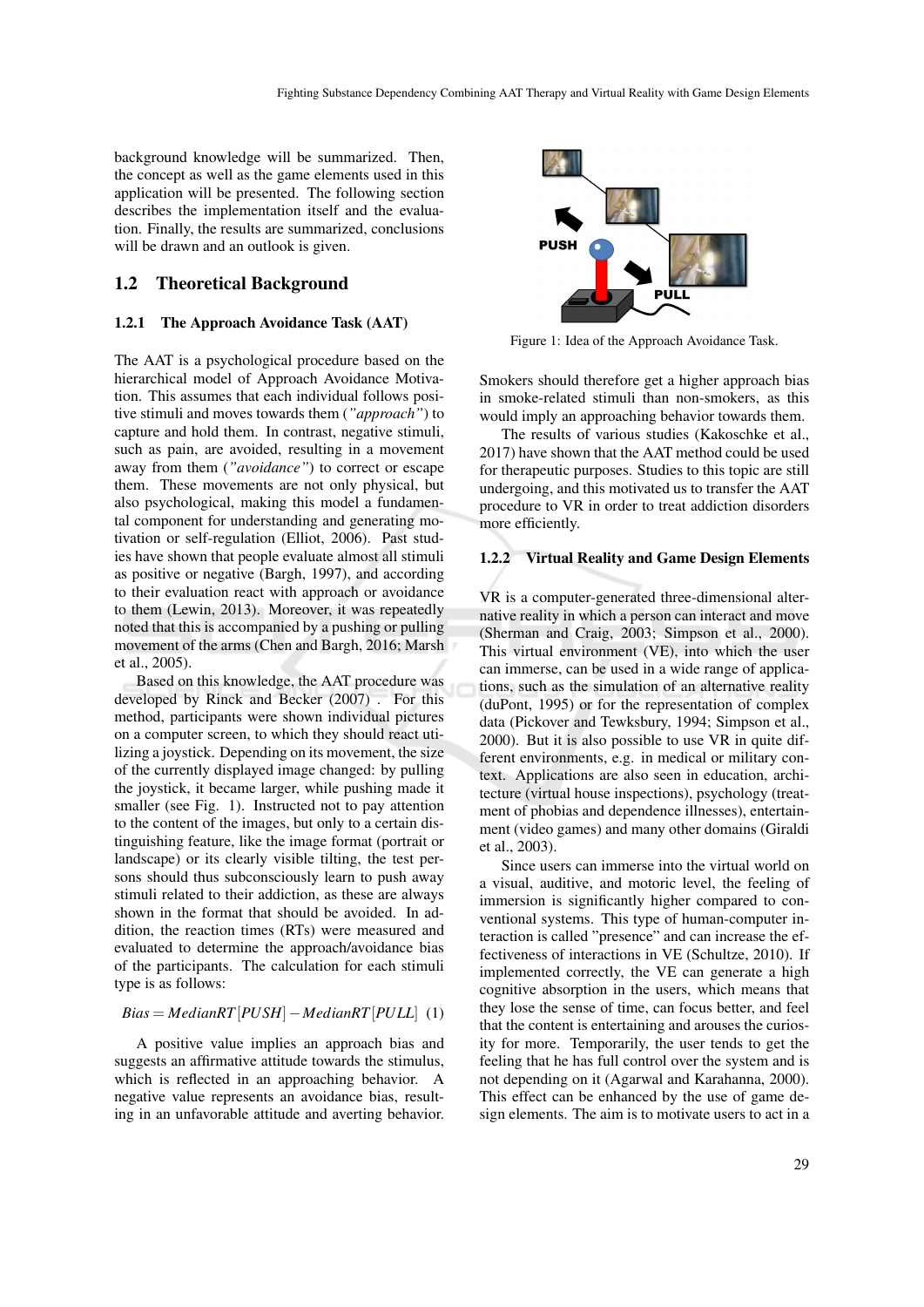more targeted manner and thus increase their general motivation to interact with the system (Sailer et al., 2017). In addition, AAT can contribute a lot to early intervention when used in a timely manner, especially to ensure that the users stay motivated for a sufficient period of time to carry out the therapy and do not drop out prematurely (Boendermaker et al., 2015).

# 2 RELATED WORK

Lee et al. (2004) linked a VE to cue exposure therapy (CET), which aim is to reprogram the behavior of patients by learning to deal differently with situations that trigger addiction. They are regularly exposed to stimuli that cause craving until their respective tolerance level towards them has increased to such an extent that they can think about their actions in risk situations instead of involuntarily giving in to their urge (Murphy, 2014). In the experiment of Lee and his colleagues, a VE was created which was composed of addictive environments and components. In their case, it was a bar containing various objects such as ashtrays, cigarette packs, or lighters, a smoking avatar, and the audio track of a noisy restaurant. For all objects, three-dimensional models were used, since Lee et al. had already found out in a previous study that these trigger a much higher addiction pressure than two-dimensional images (Lee et al., 2003). The study participants, sixteen late adolescent men who consumed at least ten cigarettes a day, were repeatedly exposed to addictive stimuli in six sessions. The results showed that in the course of the test series the number of cigarettes consumed as well as the addiction pressure has gradually decreased, which is why it can be assumed that the use of a VE within treatment programs can be extremely helpful.

In the pilot study of Girard et al. (2009) , the participants should find, grasp and destroy up to 60 cigarettes, which were hidden in a medieval VE. Over a period of four weeks, one session was held every week, each lasting 30 minutes. The control group had similar conditions, however, no cigarettes were to be destroyed here, but balls were to be collected and taken along. The results showed a statistically significant reduction in nicotine use and the abort rate of the accompanying treatment program as well as an increase in the abstinence rate compared to the control group. In addition, 23 % of the participants stated that they repeatedly remembered destroying the cigarettes within the VE, which only 3 % of the participants in the control environment did. This could indicate that an increased belief in self-efficacy can be achieved if an individual watches himself destroying cigarettes

and also invests time and effort in finding others to destroy them as well. The perceived embodiment within the VE additionally contributed to the effectiveness.

A first attempt to transfer CBM to VR for the treatment of eating disorders was made in 2016 by Schroeder et al. (2016) . Here, 23 participants were asked to interact in a VR scenario with 3D objects representing either a food item or a ball by making a rejecting or gripping hand movement. The RT is measured at three different points in time: At the beginning of the hand movement, at object contact, and as soon as the object has been collected. During the study, the participants sat on a chair and wore an Oculus Rift DK2 as a Head-Mounted-Display (HMD). In addition, the Leap Motion infrared sensor (Leap Motion, 2018) was used to track the hand movements and transfer them to the VE. The visible virtual hand should help the users think that it was their own hand (*body-ownership*) (Slater et al., 2009). As soon as the starting conditions (placing the dominant hand at a predefined starting position, HMD oriented centrally and no head movements for 1.000 ms) were met, a 3D object appeared in front of the players, to which they should either react with a defensive hand movement, or grab and collect it. During the game, a progress bar filled up, and the last six collected objects were displayed at the top of the screen. The study results showed that food objects, especially with increasing body mass index (BMI) of the test persons, were collected significantly faster than ball objects. In summary, VR in conjunction with CBM, possibly also together with other technologies, such as eye-tracking, can be a helpful tool for the detection and treatment of addiction disorders.

## 3 CONCEPT AND GAME DESIGN

## 3.1 Requirement Analysis



Figure 2: Three-dimensional mock-up of the virtual house.

As a pilot study (Eiler, 2018), a basic VR demonstrator had to be implemented that should compare the original desktop AAT (DAAT) procedure with a slightly extended version that contains more game de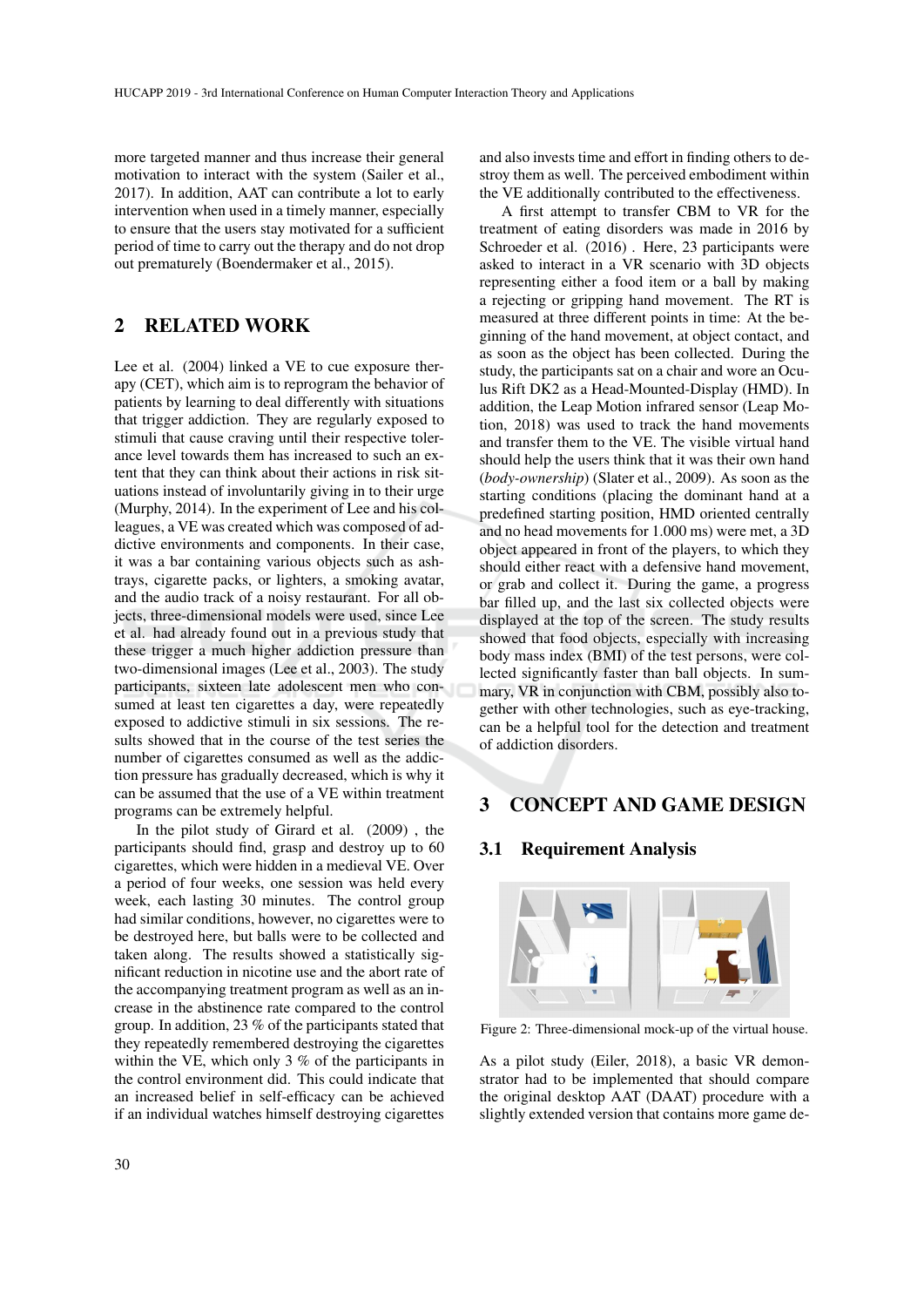sign elements. The Unreal Engine and a HTC VIVE HMD with a resolution of 2160 x 1200 pixels and a refresh rate of 90 Hz will be used. The training concept, e.g. the tilting of the images as a distinguishing feature, is based on the AAT studies of Machulska et al. (2016) . To make the two scenarios comparable, the VE should consist of two rooms, one for each procedure. Free movement within an area of 2 m x 2 m will be permitted. A mock-up for the threedimensional layout and design of the rooms, created with *eTeks Sweet Home 3D*, Version 5.6, is shown in Fig. 2. Within these rooms, in the sense of the AAT procedure, various stimuli ought to be shown one after another and have to be interacted with. They display either addiction-related or neutral stimuli. As implemented in the studies of Machulska et al. (2016) , the addiction-related 2D images in the first room have to be tilted to the right and should be pushed, while the neutral ones have to be tilted to the left and require to be pulled. In the second room, where 3D objects instead of 2D images should be used, the distinguishing feature will be the border color of the stimuli: Redbordered objects ought to be thrown away into a trash can and blue-bordered ones pulled and collected inside a cardboard box. Correctly treated stimuli will disappear immediately. Following the original procedure the next stimulus appears after the thumb stick on a controller is pressed. Within the VE short instructions on the wall will show how the task should be fulfilled in case the participants need to reassure themselves within the training scenario.

While the participants complete the AAT training, their reaction times have to be recorded twice: The time that has passed between the appearance of the stimulus and the first contact by the user, and the time that has passed until the correct action has been taken. Time measurements have to be taken as accurate as possible, ideally in the millisecond range, to calculate the approach/avoidance bias. This is due to the fact that we want to measure and alter automatic processes, which happen very fast. Reactions lasting longer than 300 ms are accessible to rational consciousness and therefore are no longer involuntary (see P300 wave). In addition, the differences resulting from AAT training are often only a few milliseconds, and such accuracy is needed to validate these differences.

A configuration file should allow the test leader to specify the test subject ID, the degree of tilting, the number of stimuli shown, how many of these stimuli should show an addiction-independent distinguishing feature and if a 3D model of the HTC Vive controller or a robotic hand should be used to represent the interactions of the users.

Our aim was to find out if a transfer of the AAT procedure to VR is possible and if so, which room works better and what has to be changed in the design for the further course of the study. The measured RTs and the biases derived from the measurement results were compared to the results of the studies by Machulska et al. (2015) . Due to the fact that the psychologists involved wanted as few distracting elements as possible in order to make the results comparable, game design elements were kept to a minimum in this pilot study. The evaluation carried out should provide initial results in terms of design, userfriendliness and immersion in order to develop an improved demonstrator which will be used for the elaborated studies in the future.

The two rooms, the VE, and the training execution are described in more detail below.

### 3.2 The Desktop Room



Figure 3: Interaction within the desktop room.

The first room, called "desktop room" (DR), should differ as little as possible from the DAAT and contains hardly any game design elements. For this reason, 2D images floating in the middle of the room are used here (see Fig. 3). These images, kindly provided by Rinck and his colleagues (2007) , are either tilted to the left or right because the distinguishing feature ought to be clearly recognizable, but should not distract too much from the image content, as the avoidance of addiction-specific stimuli is to be automated. Since the zooming factor is extremely decisive in the AAT procedure, the images pushed away are artificially reduced in size, whereas the enlarging perspective effect is sufficient when pulled. Correct actions are rewarded with a positive sound effect, and pressing the thumb stick will display the next image. In the event of an error, a negative-sounding tone rings out and the ceiling light turns red until the correct movement is done. In addition, the interactions are visually represented with two different 3D models (see Fig. 4), which can be set via the configuration file. The first model represents the HTC Vive Controllers, which the test subjects will hold in their hands during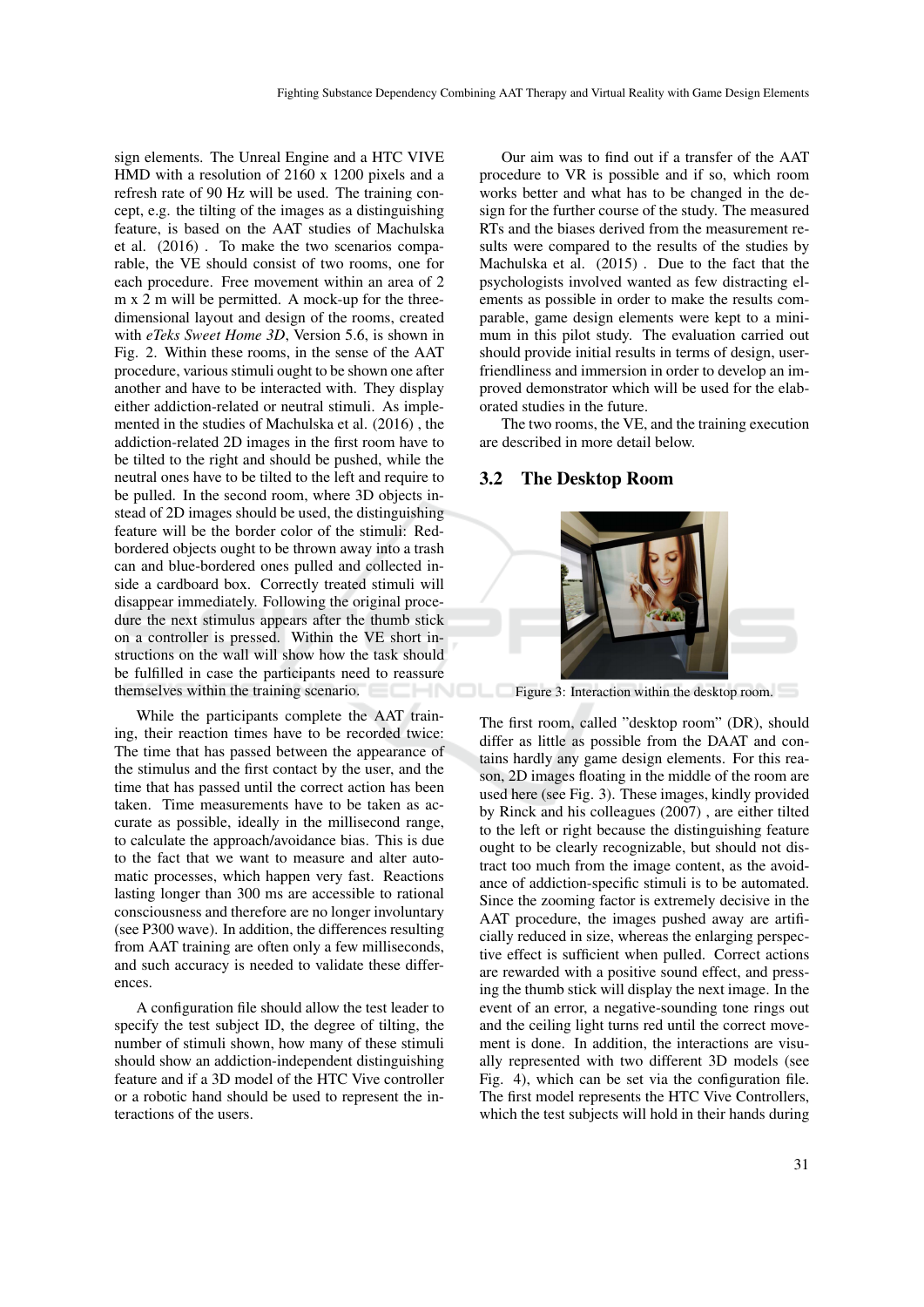the experiment and which can also be seen on the instructions. The second model is a robotic hand with gripping animations.



Figure 4: The two models that can be used for the interaction.

## 3.3 The VR Enrichment Room

In the second room, the "VR enrichment room" (VRER), more game design elements are used, like 3D modeled surroundings as well as a particle effect accompanying the appearance of the stimuli (Fig. 5). The most important elements for the training are a table and two containers: a cardboard box and a trash can. The box stands between the users and the table on which the objects will appear. Since the users stand directly in front of the box and the trash can is located behind the table, arm movements necessary for the AAT training can thus be transferred into threedimensional space. Instead of 2D images, 3D objects are used to further increase immersion since the studies by Lee et al. (2003) and Gorini et al. (2010) could prove that they produce a higher craving than 2D images. The objects are to be sorted according to their border color: In case of having a blue border, they should be placed in the box, if they have a red border, they have to be thrown into the trash can. Visual and acoustic feedback is the same as in the DR. The appearance of the objects is accompanied by a purple cloud of smoke, so that they, unlike the images in the first room, do not appear "out of nowhere". The added elements should have the benefit that the training is more entertaining, which would increase motivation and therefore the success rate of the therapy.

## 3.4 The Virtual World

The two rooms are connected by an elevator, which has an operating panel and a level indicator. After the successful completion of the first room, which is indicated by a green light, the elevator opens its door so that the user can enter and proceed to the second floor. The ride is accompanied by a sound file that reproduces the sounds of a moving elevator. After the user has reached the upper level, a bell sounds,

and at the same time, the door opens again so that the user can step outside. The main purpose of the elevator is to ensure that the start and end points are always identical when changing rooms. If the rooms were connected by a door, the user would have to turn 180 degrees to enter the next room without leaving the boundaries of the tracking area, which would feel unnatural and therefore disrupts the immersion.

Outside the house a virtual environment was created, which is visible through the windows. It consists of an extensive grassy landscape with trees, flowers and bushes. This should help ensure that the VE has no visible end and appears more natural. In addition, the oppressive feeling within the small rooms should be reduced so that the users feel more comfortable during the training.

## 3.5 Conducting the Training



Figure 5: The VR enrichment room.

In summary, the training is conducted as follows: The user starts in the DR, where the thumb stick of the controller needs to be pressed to start the training and the first run. Each run includes one stimulus. The recording of the RT also starts at this point. After pressing the button, the first image appears, to which the user must react according to its tilting. When the image is grasped, by pressing the trigger, the first RT is saved. If the user's subsequent action was correct, the image disappears, a positive-sounding tone is played, the second RT is saved and the run is considered finished. However, if the action is faulty, the ceiling light in the room turns red and a negativesounding tone rings out to signal the error. The image is also moved back to its original location and the current run continues until the correct action has been executed. Once the image has been moved correctly, the ceiling light returns to its natural color. In this case the run is finished and the next one can be started by pressing the thumb stick. Errors are also recorded, since incorrect runs must not be taken into account when calculating the bias. Once the amount of images specified in the configuration file have been handled correctly by the user, the light turns green for one second and the elevator opens. If this happens, the DR is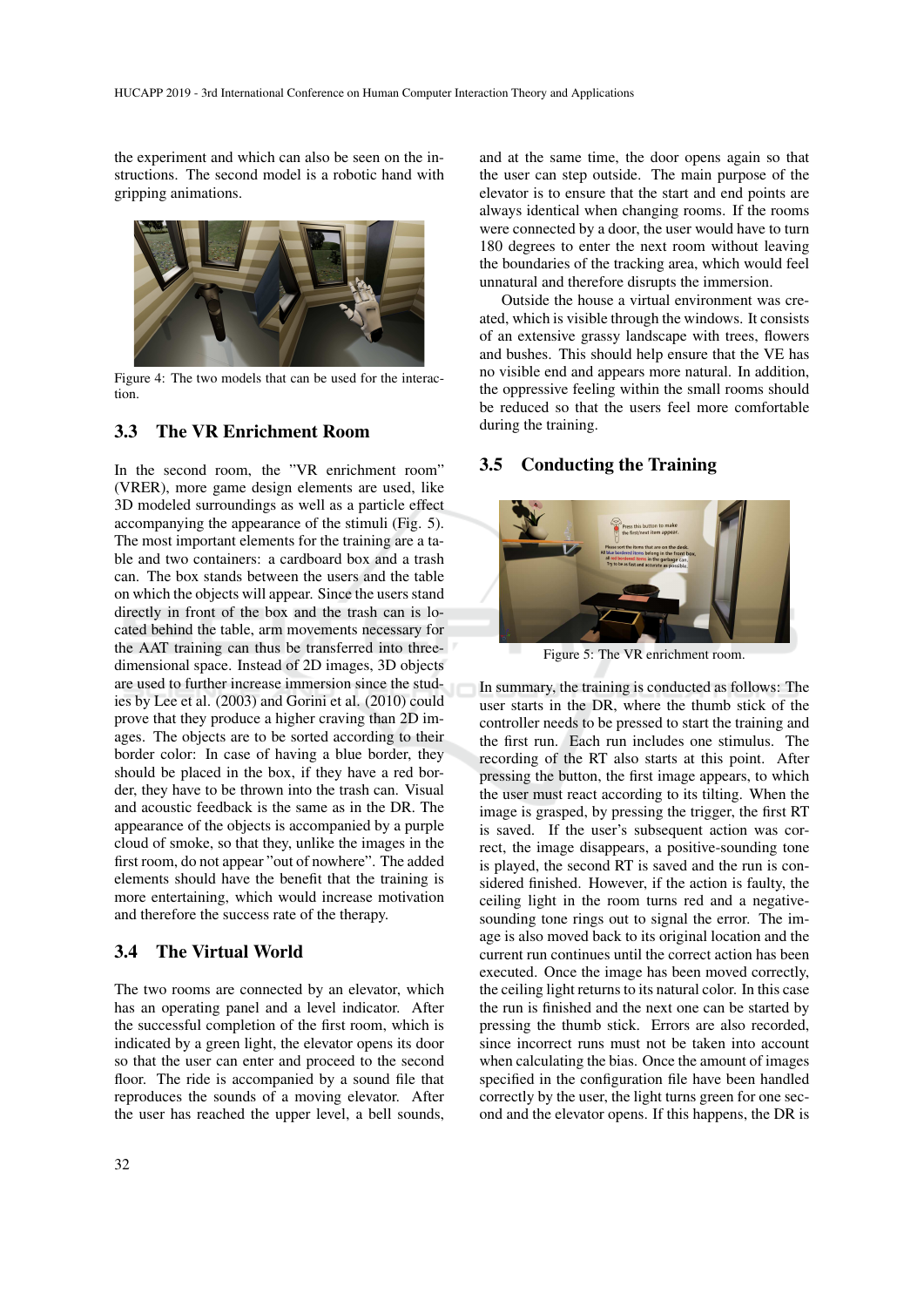considered finished. Via the lift the user now enters the VRER, which is similar in functionality, with the exception that 3D objects are used here whose border color specifies into which container they must be sorted. The ID of the user and the recorded data are exported to an external .csv file.

# 4 IMPLEMENTATION

The Unreal Engine (UE) (Epic Games, 2017), in the version 4.18, was used for the implementation of this Windows x64 application. Mainly Blueprints were used, a kind of visualized programming language of the UE. However, some functions, e.g. for reading and writing external files, have been programmed in  $C_{++}$ 

A "canvas" is placed in the middle of the DR (see Fig. 3), whose blueprint controls the entire functionality of this room. It contains an array in which all pictures that can appear are stored. File names and substring queries are used to determine whether the stimulus is negative or positive. To determine whether the executed movement was an pulling or pushing action, the difference between the image distance before and after the participant grasps and releases it is calculated. A buffer area of 6 cm in both directions was implemented in order to ensure that the program does not evaluate the slightest movement as pushing or pulling away.

The VRER works very similarly, although 3D objects are used here. These are taken from the Google Poly database (Google LLC, 2018). The border color that decides into which container the item is to be sorted, was implemented using Tom Looman's "Multi Color Outline Post Process" extension (Tom Looman, 2015), which requires a post-process volume and the use of a custom stencil. In order to be able to determine whether the objects have been sorted correctly, they were provided with tags, which are queried in the event of a collision with one of the trigger boxes inside the containers. An ongoing sorting process can be seen in Fig. 6. The smoke effect was taken from the "Infinity Blade Effects" asset collection made by Epic Games and adapted for the use inside the demonstrator.

A challenge was the accuracy of the time recording. This must be very precise, since even a few milliseconds make a difference in the evaluation of the recorded RTs in order to determine the cognitive bias. Initially, it was attempted to achieve this over the system time, but the result was not satisfactory because the function call, implemented in C++, was made via a custom blueprint node. Due to our inexperience in



Figure 6: Sorting within the VR enrichment room.

VR programming at this time, after some research we found out that blueprints have a frame dependency. This means that function calls are always executed with the next frame, never between two frames, which in turn means that the accuracy depends on the performance of the used computer. Due to these circumstances, a time recording accurate to the millisecond is not feasible using blueprints. Next, the time measurement was implemented using a time line, which, while it is running, continuously updates a variable in which the time that has passed so far is stored. For time measurement, this variable can simply be read and the return value saved in further variables. This resulted in an accuracy of 12 ms to 16 ms on the working machine, which is critical in terms of precision, especially since less powerful computers are therefore unsuitable.

# 5 METHOD

## 5.1 Participants and Design

Twenty participants (ten females and ten males; mean age: 29.74 years, range: 18-60; five smokers) took part in the evaluation. For 75 % of the test persons, the experiment was their first point of contact with VR.

The experimental design required the participants to be shown twenty stimuli in each room, the first ten of which show a tilting or border color independent of the image content, which means that addiction-related stimuli may be pulled and neutral ones pushed. In the last ten stimuli, each smoking-related stimulus had to be pushed away and vice versa. All participants started in the DR and completed both rooms. They conducted one test run to learn the controls and to determine how understandable the demonstrator is only with the contained instructions.

After signing a declaration of consent, the test persons were introduced to the framework plot and functionality of the program, while it was already known that the demonstrator was aimed at the therapy of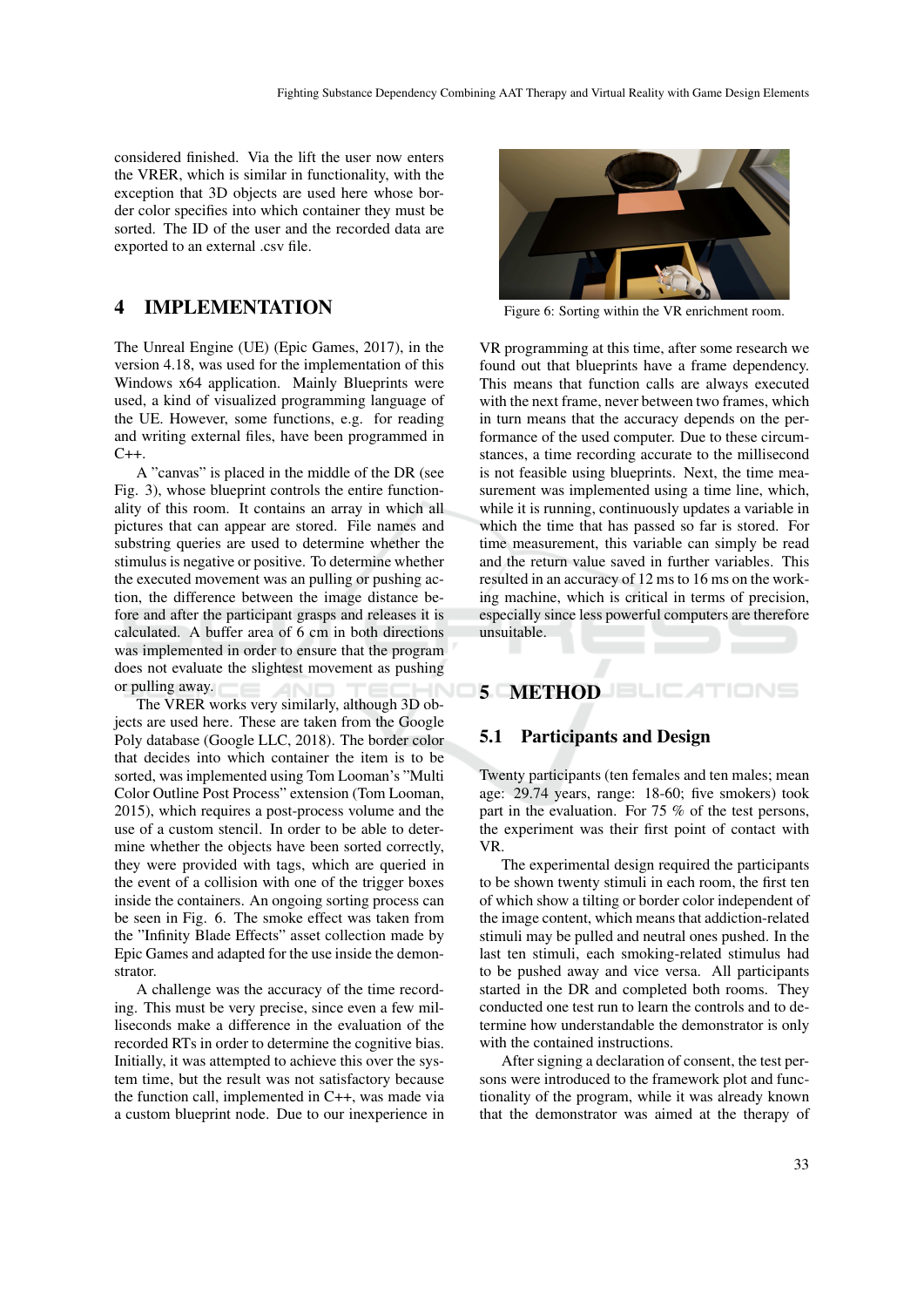nicotine addiction. After the participants put on the HTC Vive HMD the application was started. During the test run, the controller model was used in the DR to visually represent the interaction, while the hand model was used in the legitimate run whose RTs were used for bias calculations.

Afterwards, all subjects were asked to complete a non-standardized questionnaire containing fifteen questions to determine how they perceived the program with regard to various components like comprehensibility of the task, control, user-friendliness, enjoyment or the perception of certain game design elements. By means of a short interview, some of the answers had to be explained in more detail.

## 6 RESULTS

#### 6.1 Observations

As anticipated, observations during the experiment have shown that while using the DR especially those participants who have not had any previous experience with VR have found it difficult to perform the correct arm movements. Only after a verbal instruction on how the movement should be carried out, these test persons were able to continue the AAT training correctly. Further problems that could be observed in the DR include participants having difficulty gripping the pictures. Often, despite the feedback given by the vibration of the controller, they were uncertain whether they were close enough to the image to be able to grasp it. For the majority of the test subjects, it was difficult to determine which arm movement is required by the tilting of the images, which is why they often positioned themselves in such a way that they always had the instructions in view. In addition, it was tedious for most participants to press the thumb stick after each stimulus to make the next one appear. Each subject forgot this at least once during the training.

The observations in the VRER differ greatly from those in the DR. Surprisingly, even the inexperienced participants had significantly fewer problems in carrying out the required task, and instead began to experiment with the objects during the test run. By using the three-dimensional scenario and virtual hands, the subjects had virtually no problems gripping and sorting the objects. In addition, significantly fewer mistakes were made. Furthermore, the test persons felt more comfortable and less oppressed in this room, which led to a stronger immersion. Moreover, they had significantly more enjoyment performing the task, which contributes positively to their motivation. However, pressing the thumb stick to make the next object appear was also perceived as disrupting in this room. It should be noted that the participants forgot to trigger it much less frequently, which may be caused by the fact that they could already internalize this behavior through training in the DR.

### 6.2 Questionnaires

The evaluation of the questionnaires showed that both immersion and embodiment were rated very well (on average 7.5 and 7.4 points on a scale between 1 and 10). User-friendliness was generally perceived as very good and beginner-friendly. The execution of the task did not cause any further problems, except for the difficulties in the DR mentioned above. The movements felt natural, especially the VRER received very good ratings. However, six people (30 %) stated that they found the movements in the DR unnatural and unusual. Two of them explained that this was due to the fact that grasping "floating images" felt peculiar.

Regarding the 3D models, 65 % of the participants thought that the robotic hand model is more realistic and makes the gripping movement, not only visually, more intuitive. 15 % of them found the hand model to be better in principle, but noted that the controller model is better suited for beginners, since the instructions are easier to understand with it. 10 % considered the controller model better because it reflects reality due to the fact that this controller is held in the real world. However, it was emphasized that the hand model would be preferred instead if a glove or another technique would be used that would transfer own hand movements realistically into the VE. The remaining 25 % of the respondents stated that they found both models to be of equal value.

Only 5 % of the participants expressed a negative opinion about the particle effect used because it felt too intrusive. Another 5 % stated that although the smoking effect was not disturbing, ideally it should only be used for smoking-related stimuli and the positive stimuli should have a different effect. 55 % considered the effect to be appropriate, as the objects do not appear "out of nowhere", instead their appearance is "spectacular and made interesting". Surprisingly, 35 %, including 60 % of the participating smokers, stated that they did not notice the effect during the experiment.

# 6.3 Evaluation of RTs and Comparison with the Desktop AAT

Fig. 7 and Fig. 8 summarize the RT distribution of smokers and non-smokers per image category and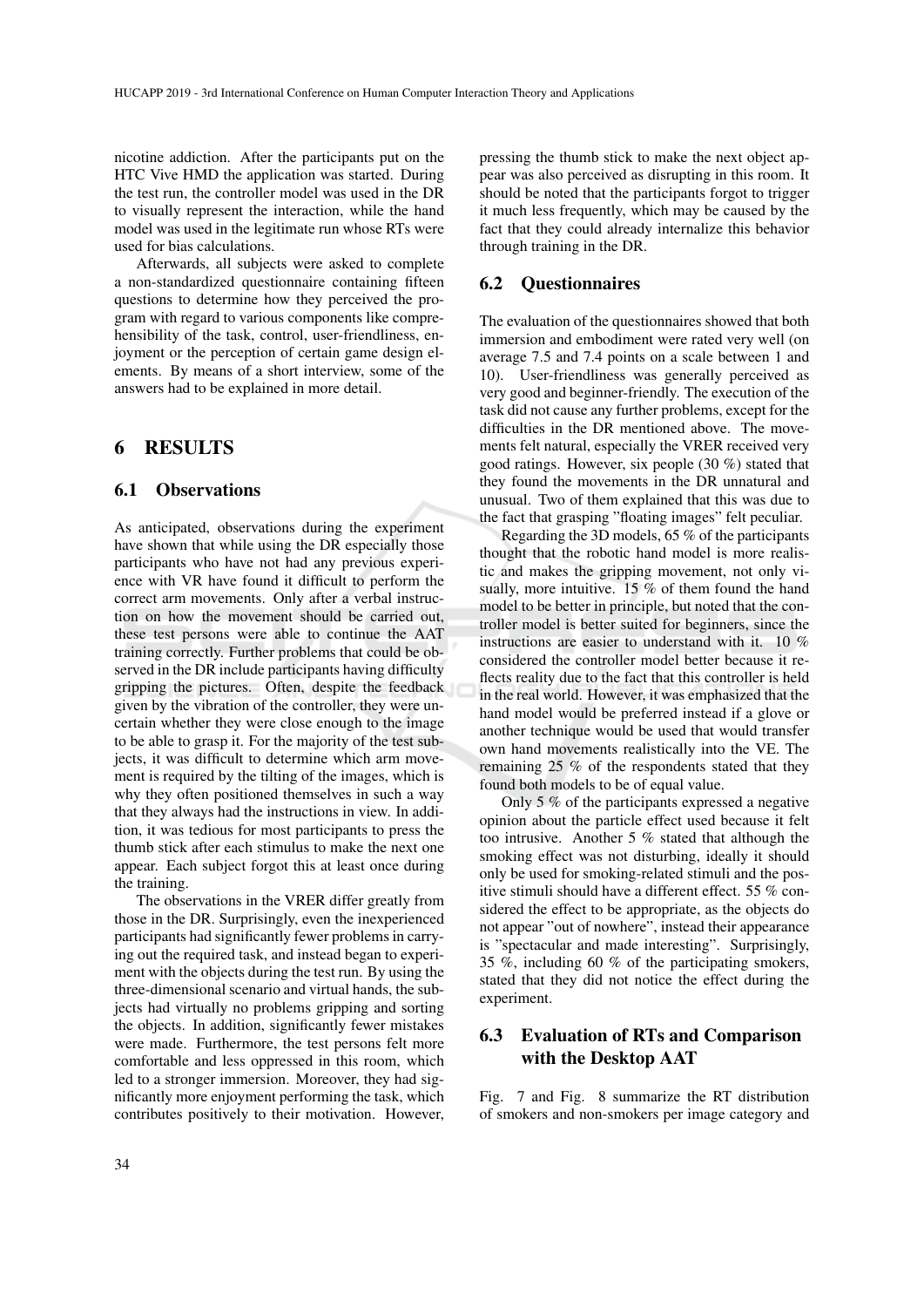|                                                | Desktop Room | VR Enrichment Room | Desktop AAT      |
|------------------------------------------------|--------------|--------------------|------------------|
| median time until first contact                | 886 ms       | 851 ms             |                  |
| median time until correct reaction             | 1416 ms      | 1319 ms            | $620 \text{ ms}$ |
| mean duration of arm movement                  | 530 ms       | $469$ ms           | not necessary    |
| Error rate smokers $(\% )$                     | 10           |                    | 8                |
| Error rate non-smokers $(\%)$                  |              |                    | 11               |
| $\emptyset$ smoking-related bias (smokers)     | 256          | 44                 | 25               |
| $\emptyset$ smoking-related bias (non-smokers) | $-312$       | $-11$              | 10               |
| $\emptyset$ neutral bias (smokers)             | 123,5        | 21.5               | 0                |
| $\varnothing$ neutral bias (non-smokers)       | 95           | 27.5               |                  |

Table 1: Evaluation of RTs.





Figure 8: RT distribution of non-smokers.

room. The results show that both groups were faster in the VRER, whereby smokers were significantly quicker to pull smoking-related stimuli in the DR (M  $= 964.7, SD = 118.9$ ) than in the VRER (M = 1252, SD  $= 146.7$ ). The lower deviation from the mean value when pulling smoking-related stimuli also supports the statement that smokers have a higher approach bias for these stimuli. In addition, it is noticeable that smokers have generally reacted faster than nonsmokers in all categories.

The evaluation of the measured RTs compared to the DAAT can be seen in Table 1. The DAAT values refer to the study by Machulska et al. (2015) , in which 92 smokers and 51 non-smokers participated and responded to smoking-related vs. non-smokingrelated pictures.

Our measured RTs show that the median time elapsed in the DR before the first contact with the stimulus is 886 ms and 1416 ms until the correct interaction with it, 530 ms were required to execute the arm movement. The overall result of the VRER shows that the subjects needed a median time of 851 ms until the first contact and 1319 ms until the correct arm movement, the execution took 469 ms. As expected, due to Fitt's Law our measured RTs are longer than with the DAAT, where the median RT was 610 ms until the correct reaction.

The calculated bias values are comparable with those of the DAAT, with the exception that smokers show an approach bias for neutral stimuli instead of being neutral towards them. The bias values of the VRER come closer to those of the desktop ATT, as the values of the DR are much larger. Nevertheless, in both rooms smokers had an approach bias towards smoking-related stimuli, which suggests that those were pulled faster than they were pushed away, whereas non-smokers had an avoidance bias towards them. Interestingly, non-smokers had no avoidance bias when using the DAAT, but an approach bias, which at first would not be suspected.

The recorded data also show similarities between the VRER and the DAAT regarding error rate, as smokers made significantly fewer mistakes (0 % vs. 8 %) than non-smokers (6 % vs. 11 %) in these processes. In the DR, on the other hand, more mistakes were made in general, as smokers had an error rate of 10 % and non-smokers of 8 %.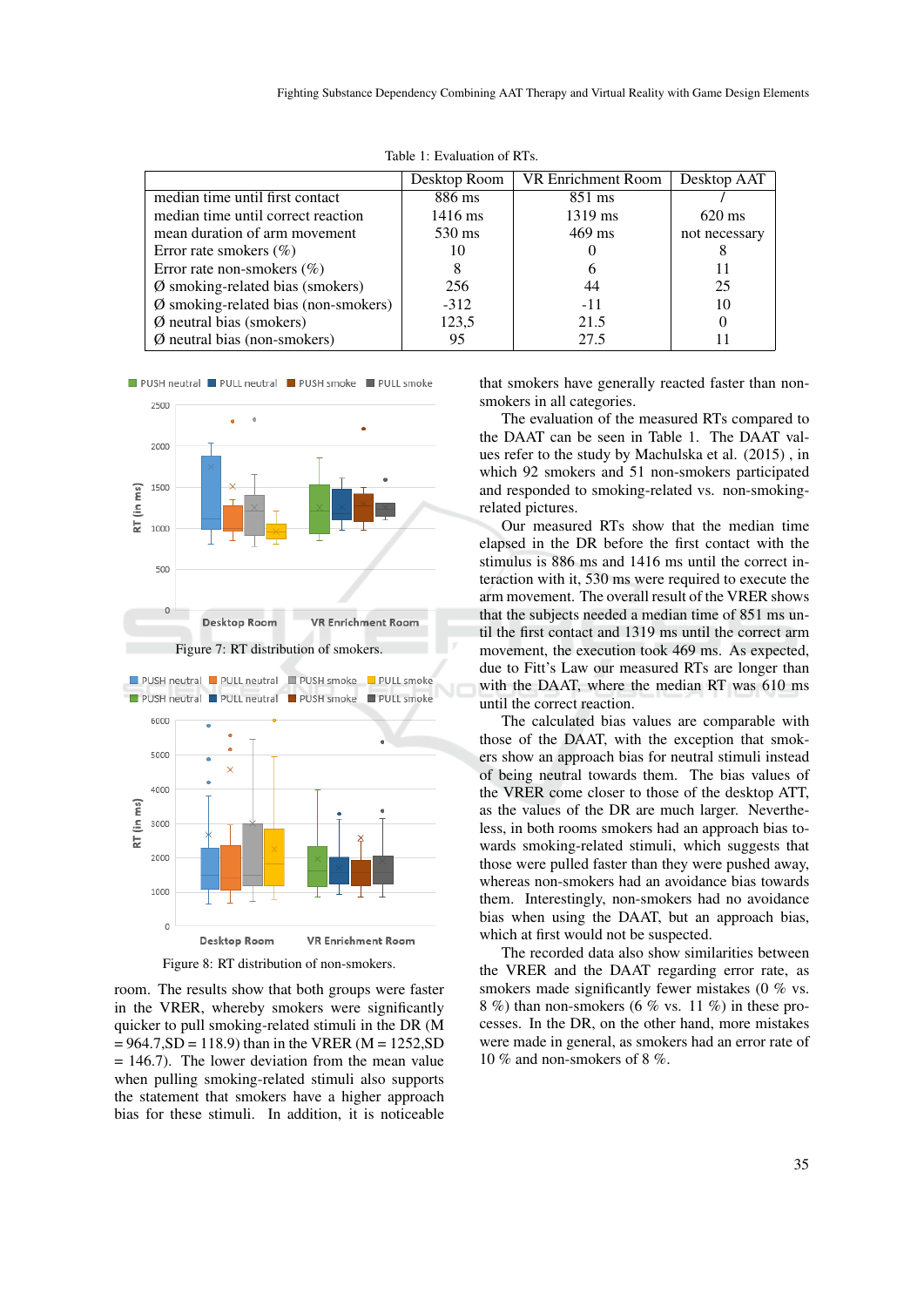# 7 CONCLUSION

On the basis of our findings, the transfer of the AAT procedure into virtual reality is promising, and should be pursued further, as almost all required functions are possible in VR, except for the time measurement, which is not sufficiently accurate due to the frame dependency of the blueprints.

An added value can be recognized by using VR and game design elements, since the evaluation showed that the VRER was appraised more favorably in all areas, especially considering enjoyment and therefore motivation. The use of border colors as the distinguishing feature also resulted in a lower error rate. As anticipated, participants found interactions with 3D objects more realistic, intuitive and visually appealing, which contributed to an increased presence. The recorded data also reflect that the VRER works better, as not only the RTs are faster, but the VRER also shows more similarities with the DAAT compared to the DR, especially considering the calculated bias values, which are an essential part of the AAT therapy.

The built-in game design elements were positively received by the participants and therefore receive a legitimization for implementation. Still, it had to be examined whether the smoke effect is a disturbing element, since the test subjects could possibly form an association between the effect and smoking itself, which would lead to biased results. However, the assessments of the subjects lead to the conclusion that the smoke effect could be maintained in the further development of the project and can represent an added value, whereby alternative particle effects should be considered.

With regard to control, most respondents favored the robotic hand model, as it feels more natural and increases the feeling of embodiment. However, the controller model was considered useful to make it easier for beginners, as the controller is mapped in the instructions. It was often criticized that the thumb stick has to be pressed repeatedly to make the next image or object appear. Here it would make more sense for the next stimulus to appear immediately after the previous one has been treated correctly.

For the future development of the project, a new demonstrator, which incorporates the results of this study, fixed the problems regarding the time measurement and corrects design errors, is already in development. Solutions suitable for therapeutic purposes, which allow a visualization of the entire body within the VE without interfering with the training, will be examined. This would make the VR experience even more realistic and pleasant, as it would improve em-

bodiment and therefore presence. In addition, this would allow users to move more securely within the VE. Regarding controls, the usage of the Leap Motion sensor (Leap Motion, 2018) or data gloves will be evaluated, since hand movements can be transferred even more faithfully to the VE. In this way, a positive effect on embodiment can be expected.

In addition, consideration can be given to introducing gamification elements like progress bars, a scoring system, achievements, or other elements, as there is a significant increase in user motivation when the context in which points or other rewards are received is more closely related to the actions performed - even if there are no stories or characters (Dovis et al., 2012). The increased enjoyment while playing should thereby raise the motivation to continue the therapy.

# **REFERENCES**

- Agarwal, R. and Karahanna, E. (2000). Time flies when you're having fun: Cognitive absorption and beliefs about information technology usage. *MIS Quarterly*, 24(4):665.
- Bargh, J. A. (1997). Advances in social cognition. In Wyer, R. S., editor, *The automaticity of everyday life*, volume 10 of *Advances in social cognition*, pages 20–27. Erlbaum, Mahwah, NJ.
- Batra, A., Hoch, E., Mann, K., and Petersen, K. U. (2015). *S3-Leitlinie Screening, Diagnose und Behandlung des schadlichen und abh ¨ angigen Tabakkonsums ¨* . Springer Berlin Heidelberg, Berlin, Heidelberg and s.l., 1. aufl. 2015 edition.
- Boendermaker, W. J., Prins, P. J. M., and Wiers, R. W. (2015). Cognitive bias modification for adolescents with substance use problems–can serious games help? *Journal of behavior therapy and experimental psychiatry*, 49(Pt A):13–20.
- Chen, M. and Bargh, J. A. (2016). Consequences of automatic evaluation: Immediate behavioral predispositions to approach or avoid the stimulus. *Personality and Social Psychology Bulletin*, 25(2):215–224.
- Donath, C. (2017). Drogen- und suchtbericht 2017. https://www.drogenbeauftragte.de/fileadmin/dateiendba/Drogenbeauftragte/Drogen und Suchtbericht/ flipbook/DuS 2017/files/DuS 2017 download.pdf. Last checked on Oct 31, 2017.
- Dovis, S., van der Oord, S., Wiers, R. W., and Prins, P. J. M. (2012). Can motivation normalize working memory and task persistence in children with attentiondeficit/hyperactivity disorder? the effects of money and computer-gaming. *Journal of abnormal child psychology*, 40(5):669–681.
- duPont, P. (1995). Building complex virtual worlds without programming. *EUROGRAPHICS'95 State Of The Art Reports*, pages 61–70.
- Eiler, T. J. (2018). Conception and implementation of an application for the treatment of dependency disorders